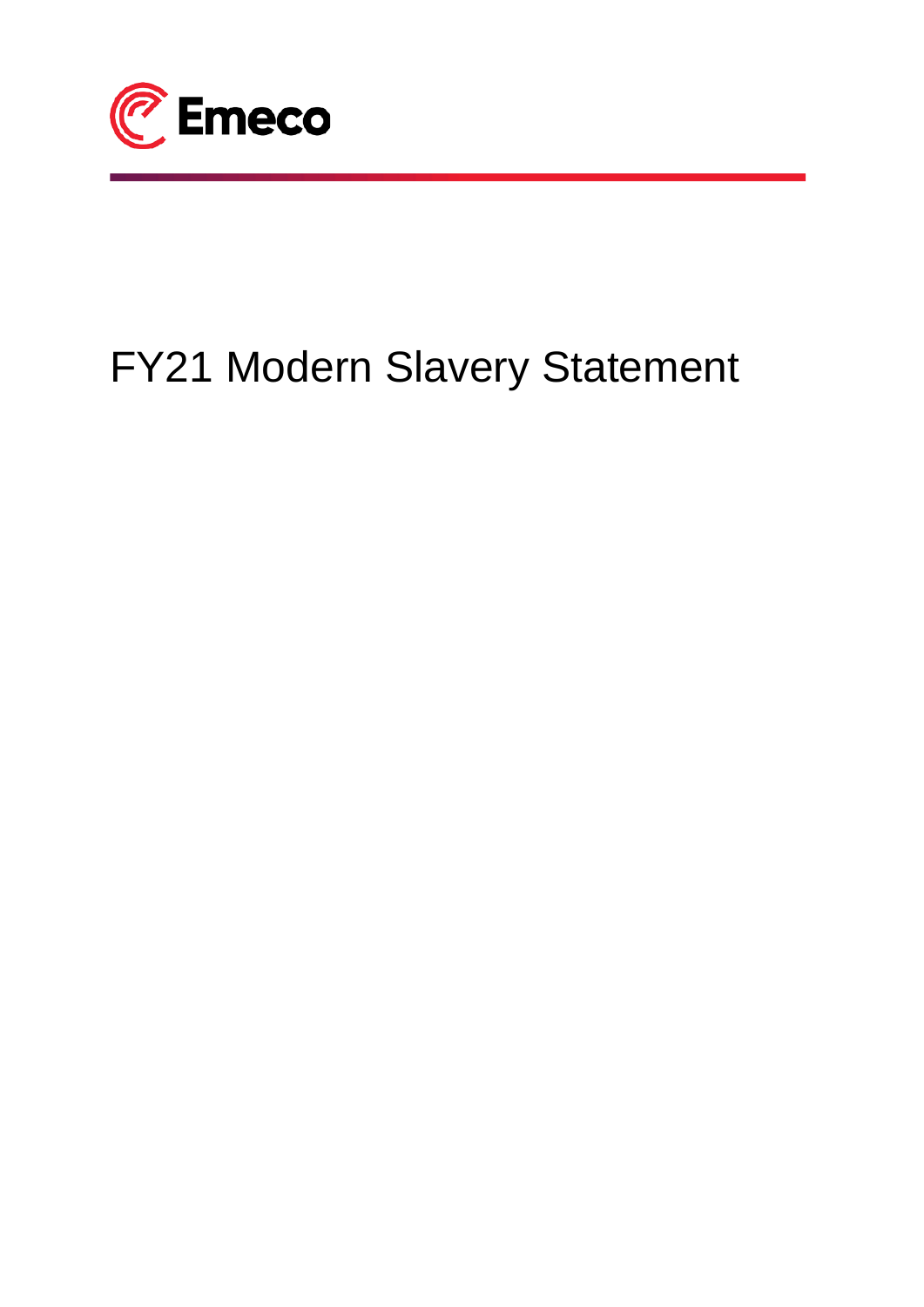# **Contents**

| <b>Section</b> | <b>Heading</b>                                                                      | Page |
|----------------|-------------------------------------------------------------------------------------|------|
| 1              | <b>Introduction</b>                                                                 | 2    |
| $\mathbf{2}$   | <b>FY21 activities</b>                                                              | 4    |
| 3              | <b>Operations</b>                                                                   | 5    |
| 4              | Mapping of supply chain and assessment and identification of modern<br>slavery risk | 8    |
| 5              | Actions taken to mitigate modern slavery risk                                       | 10   |
| 6              | <b>COVID-19 impacts</b>                                                             | 13   |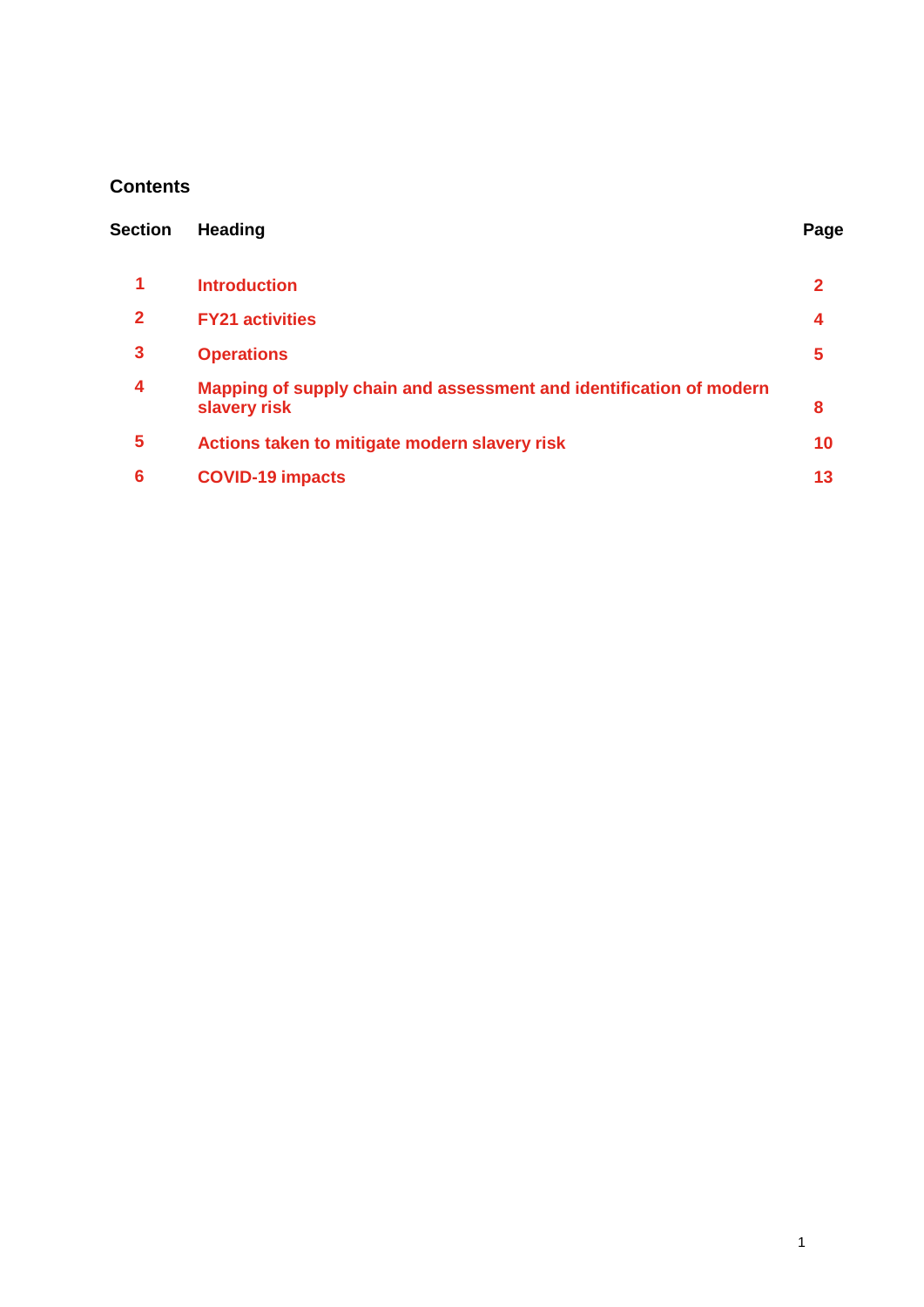## <span id="page-2-0"></span>**1 Introduction**

I am pleased to present the Modern Slavery Statement of Emeco Holdings Limited ABN 89 112 188 815 and its consolidated subsidiaries (**Emeco**) for the reporting period of 1 July 2020 to 30 June 2021 (**FY21**) under the *Modern Slavery Act 2018* (Cth) (the **Act**).

Emeco Holdings Limited, Emeco International Pty Ltd and Pit N Portal Mining Services Pty Ltd, are reporting entities under the Act and this statement is presented by Emeco on a consolidated basis. This statement summarises actions successfully taken by Emeco in FY21 to further action our multi-prong strategy to assess, identify and mitigate the risks of modern slavery in our operations and supply chain.



In our second year of reporting under the Act, we remain deeply committed to making continuous improvements in our human rights and modern slavery governance framework and being a trusted partner of choice, creating meaningful value for customers and shareholders over the long term. This reporting period marked the first full year of the Pit N Portal entities as members of the consolidated Emeco group. We have continued to embed the policies, protocols and values which form our governance framework in these entities. We have also expanded the training and education of personnel throughout the Emeco group to empower our people to identify, report and mitigate modern slavery risk.

In FY21, we continued our detailed analysis of the risk of modern slavery in Emeco's operations and supply chain, aided by specialists and technology providers. Whilst the further analysis notes the risk for Emeco remains relatively low, we have expanded our initiatives from FY20 to improve our approach to modern slavery risk and drive our modern slavery strategy to achieve the sustainable and ethical outcomes desired.

We have conducted a comparative analysis of key modern slavery risk metrics against our established baseline in FY20. It was pleasing to receive quantitative evidence that Emeco's actions have been effective in mitigating the modern slavery risk in our supply chain year-on-year.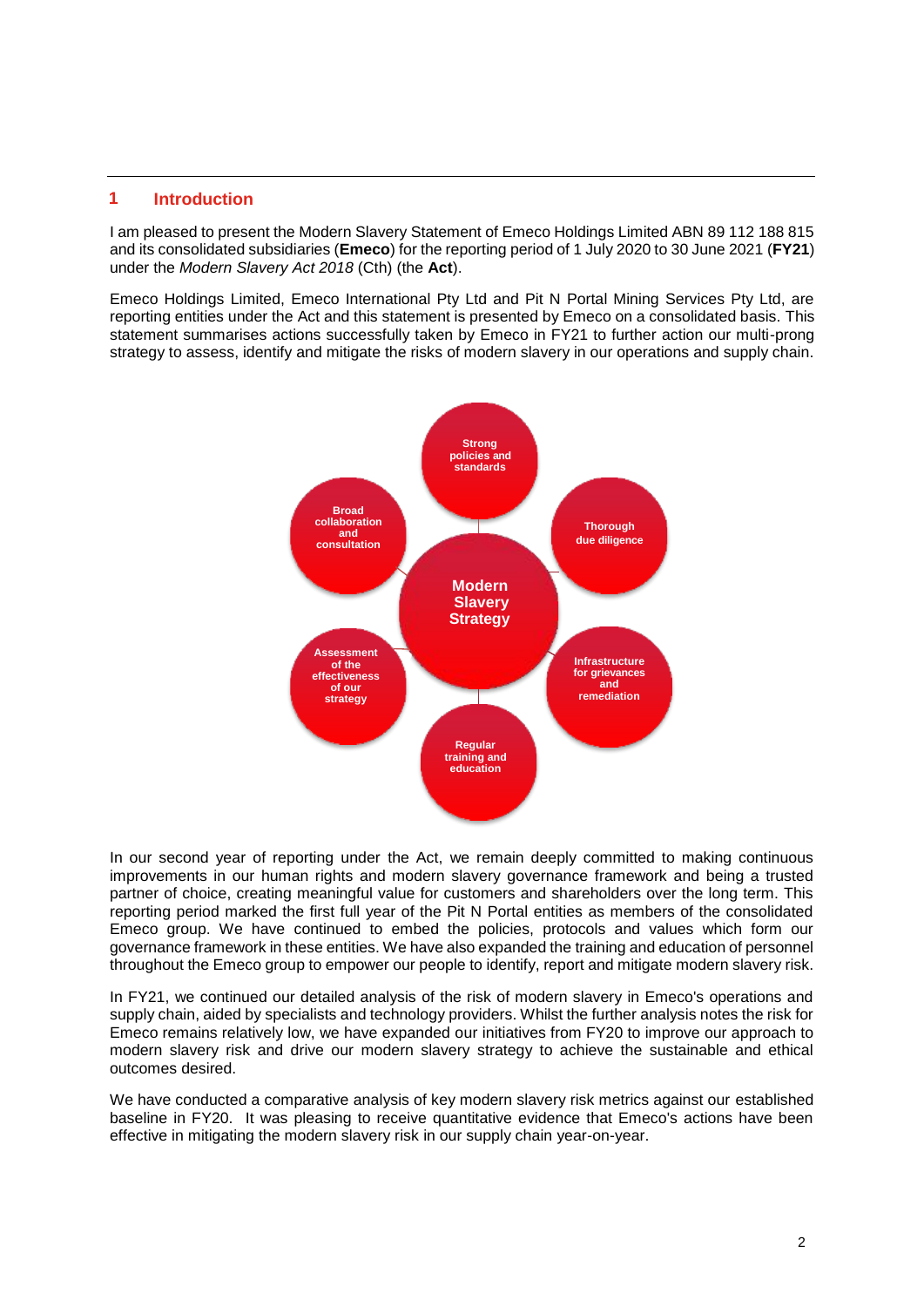Underpinned by our strong initiatives in FY20, our people continue to operate in a prudent and responsible manner as we address the ongoing impacts of COVID-19 on our business operations and the potential for the pandemic to heighten the risk of labour exploitation and modern slavery. This Statement covers these initiatives in fulfilment of the modern slavery strategy and the steps taken to minimise the risk of modern slavery occurring as a result of the pandemic.

Emeco intends to continually improve its approach to the risk of modern slavery. We will continue to monitor metrics and collaborate with other organisations, business partners, employees and suppliers to create a holistic approach to the upholding of human rights and the dignity of all.

**Ian Testrow** *Managing Director & Chief Executive Officer*

*This statement was approved by the Board of Directors of Emeco Holdings Limited on behalf of itself and its controlled entities.*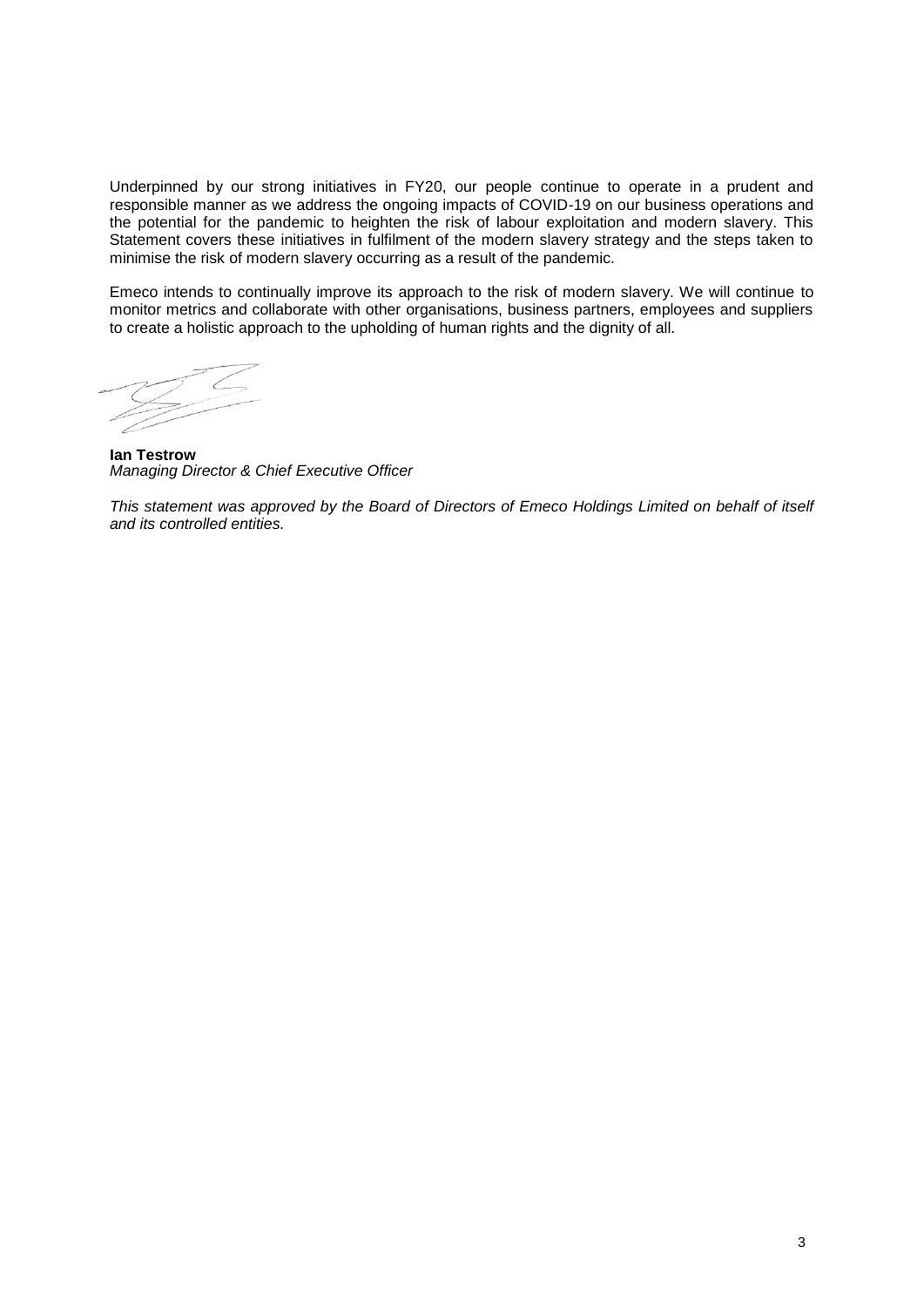## **2 FY21 activities**

| Area                             | <b>Actions completed</b>                                                                                                                                                                                                                                                   | Page(s)   |
|----------------------------------|----------------------------------------------------------------------------------------------------------------------------------------------------------------------------------------------------------------------------------------------------------------------------|-----------|
| <b>Policies and</b><br>protocols | Embedded Emeco's policies and procedures in recently acquired and<br>٠<br>integrated Pit N Portal entities.                                                                                                                                                                | $10 - 11$ |
|                                  | ٠<br>Implemented Emeco's revised RAPID Questionnaire in the supplier on-<br>boarding process to accurately assess modern slavery risk profiles of<br>potential suppliers.                                                                                                  |           |
|                                  | Rolled out RAPID Questionnaire to 24 new suppliers.<br>٠                                                                                                                                                                                                                   |           |
| Due diligence                    | Categorised Emeco's first tier suppliers in FY21 on an industry and<br>٠<br>geographic basis to drive risk assessment.                                                                                                                                                     | $8 - 9$   |
|                                  | Mapped and assessed Emeco's comprehensive supply chain using the<br>٠<br>categorised first tier data and assisted by Fair Supply, a third party<br>technology provider, for a second consecutive year.                                                                     |           |
|                                  | Compared performance of key suppliers year-on-year through comparative<br>٠<br>analysis to assess if modern slavery risk has been mitigated.                                                                                                                               |           |
|                                  | Performed a focused analysis of five products or services identified in the<br>٠<br>comprehensive supply chain mapping and assessment which carry a<br>potentially elevated modern slavery risk and a further analysis of the key<br>suppliers of these products/services. |           |
| Grievances and<br>remediation    | Used internal communication initiatives to reinforce staff awareness of<br>٠<br>reporting mechanisms for modern slavery concerns.                                                                                                                                          | 10        |
|                                  | Maintained an independent third party provider reporting line allowing<br>٠<br>instances or concerns relating to modern slavery in Emeco's supply chain<br>to be reported confidentially and anonymously.                                                                  |           |
|                                  | No reports of modern slavery concerns were made in FY21 through our<br>٠<br>reporting mechanisms.                                                                                                                                                                          |           |
| <b>Training and</b><br>education | Conducted internal training on modern slavery for key members of<br>٠<br>Emeco's departments and entities including:                                                                                                                                                       | 11-12     |
|                                  | human resources;                                                                                                                                                                                                                                                           |           |
|                                  | Pit N Portal entities:                                                                                                                                                                                                                                                     |           |
|                                  | legal; and<br>$\bullet$                                                                                                                                                                                                                                                    |           |
|                                  | procurement.                                                                                                                                                                                                                                                               |           |
| COVID-19                         | Continued protocols and practices to protect the health and wellbeing of<br>٠<br>Emeco's workforce during the COVID-19 pandemic.                                                                                                                                           | 13        |
|                                  | Maintained the continuity of first tier supplier relationships to mitigate the<br>٠<br>impact of COVID-19 on lower tiers of the supply chain and related risks of<br>modern slavery.                                                                                       |           |
| <b>Assessing</b><br>efficiency   | Maintained review processes on similar parameters as prior reporting<br>٠<br>period to facilitate measurement of modern slavery risk in our supply chain<br>against established baselines and conducted a comparative analysis.                                            | 12        |
|                                  | Assessed overall risk across supply chain year-on-year to measure<br>٠<br>efficacy of supplier screening and on-boarding process after adding new<br>suppliers in FY21.                                                                                                    |           |
|                                  | Studied movements in our first tier supplier list against the last reporting<br>٠<br>period to assess efforts to maintain continuity in the supply chain and<br>mitigate COVID-19 impacts.                                                                                 |           |
| Collaborative<br>efforts         | Engaged with key operational personnel across corporate structure,<br>٠<br>including newly acquired entities, to assess, identify and mitigate modern<br>slavery risk.                                                                                                     | 12        |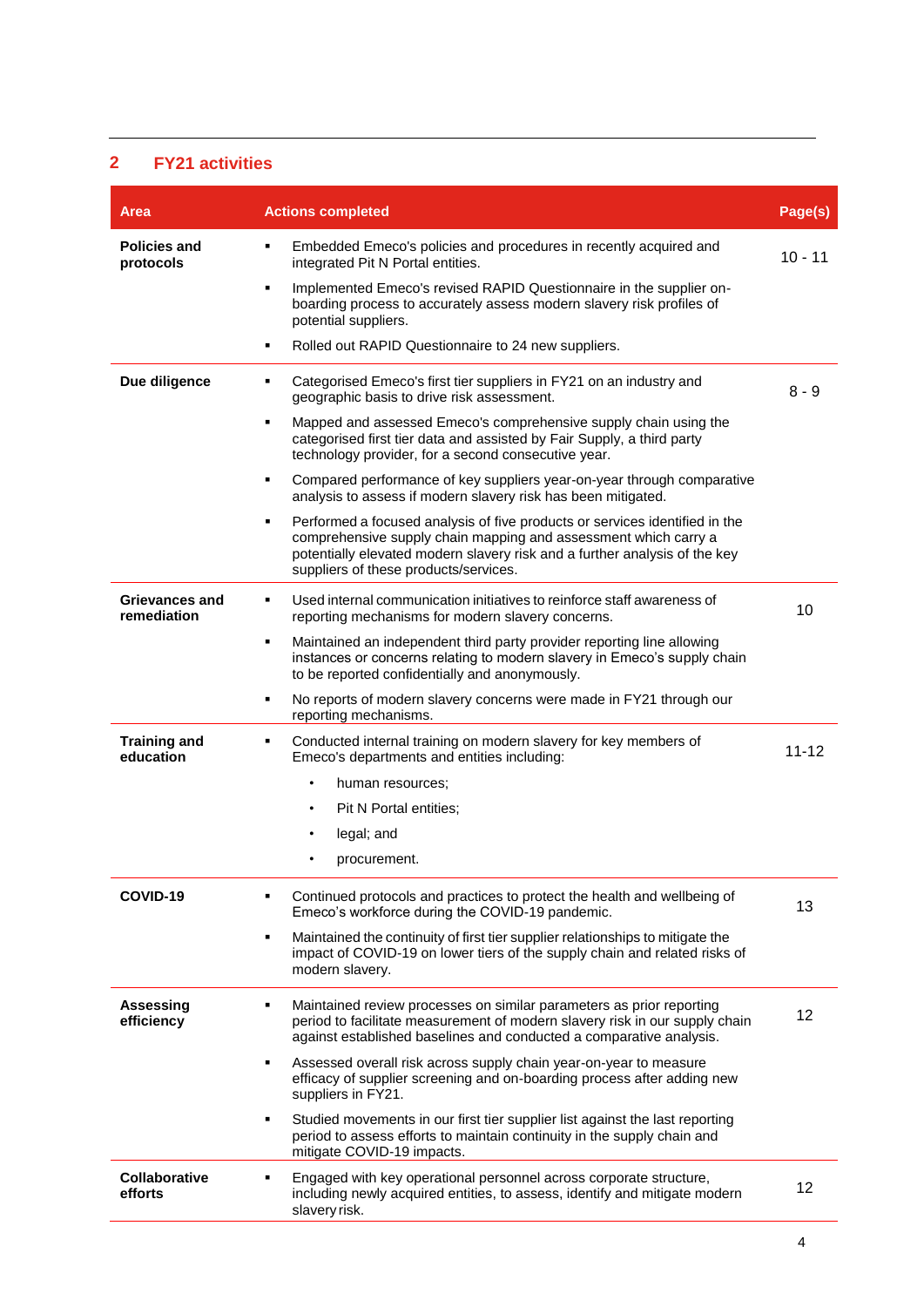## <span id="page-5-0"></span>**3 Operations**

Emeco Holdings Limited, Emeco International Pty Ltd and Pit N Portal Mining Services Pty Ltd are reporting entities under s 5(1) of the Act. This statement is presented on a consolidated basis and Emeco Holdings Limited is reporting on behalf of its controlled entities, including Emeco International Pty Ltd and Pit N Portal Mining Services Pty Ltd. Emeco Holdings Limited has been listed on the ASX (ASX:EHL) since July 2006.

Emeco is an Australian-based group that is a market leading provider of open-cut and underground equipment solutions and services for the mining industry in all key mining regions of Australia with customers operating in a wide variety of commodities including coal, gold, iron ore, nickel and copper. Emeco has operated in the industry for nearly 50 years and has a high-quality and diverse customer base consisting of large and junior mining companies, some of which Emeco has been working with for over 20 years.

All of the entities within the Emeco group corporate structure are all wholly-owned by Emeco Holdings Limited, either directly or indirectly. As such, the workforce, operations and suppliers of these entities are all subject to Emeco's governance framework and the constituent policies and protocols.

Historically, Emeco had operations in several other counties including Indonesia, the United States, Canada and Chile. With a strategic exit from the last of our overseas operations in 2018, Emeco's current operations are focussed in Australia and conducted through the key group entities listed below.

## **Emeco Holdings Limited key group entities**

| Company                                       | <b>Country of</b><br><b>Incorporation</b> |
|-----------------------------------------------|-------------------------------------------|
| <b>Parent entity - Emeco Holdings Limited</b> | <b>Australia</b>                          |
| Emeco International Pty Limited               | Australia                                 |
| Orionstone Pty Ltd                            | Australia                                 |
| Force Equipment Pty Ltd                       | Australia                                 |
| Matilda Equipment Pty Ltd                     | Australia                                 |
| Pit N Portal Mining Services Pty Ltd          | Australia                                 |
| Pit N Portal Equipment Hire Pty Ltd           | Australia                                 |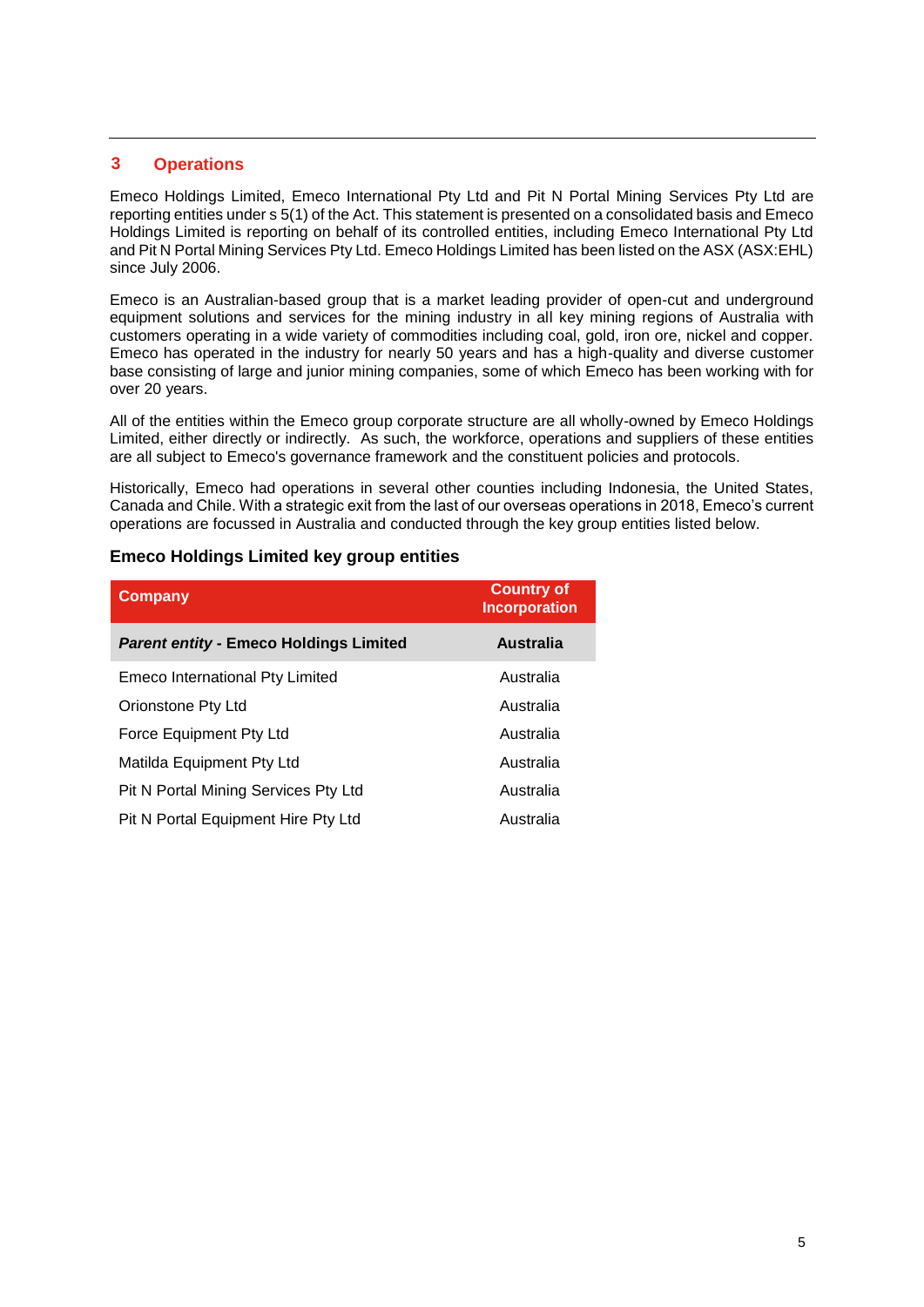Below is a map of Emeco's operations across the mining regions of Australia.



Focusing on operations in Australia has, in turn, limited Emeco's exposure to modern slavery risk on a geographic basis due to the regulatory framework provided by the Australian government. Coupled with Emeco's strong oversight function at a company level, the generally lower instances of modern slavery in the industries in which Emeco operates and our largely skilled workforce, the risk of modern slavery in Emeco's operations is relatively low.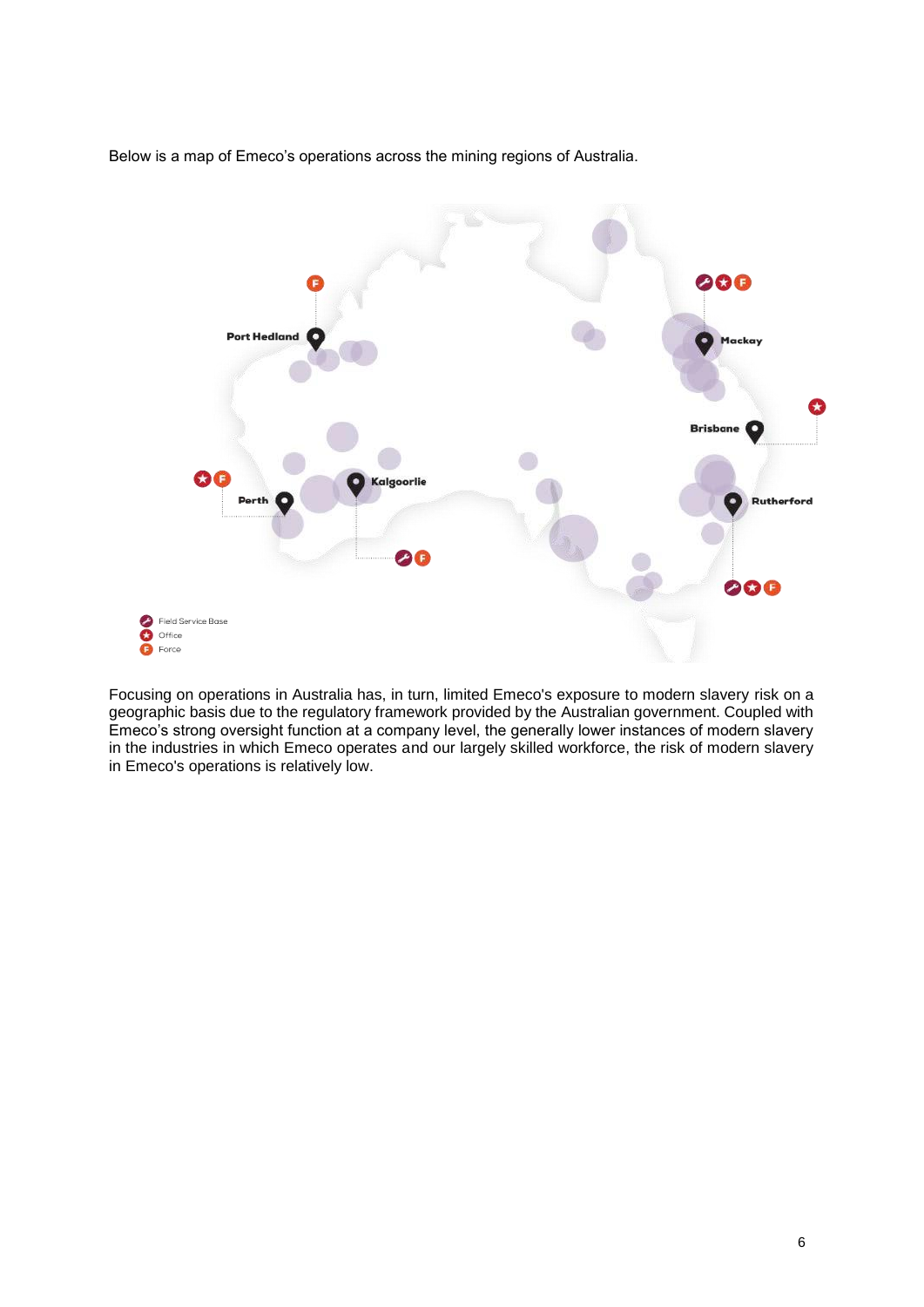## **Workforce**

As at the end of FY21, Emeco's 1,268 member workforce consisted of 1,180 people employed on a fulltime equivalent basis. Our workforce has grown by over 25% from the end of FY20. The increase in the workforce is primarily attributable to the mining service contracts of the Pit N Portal entities and new employees hired in the categories of Machinery Operators & Drivers and Technical & Trades to service those contracts.

The 1,180 full-time equivalents are direct employees of Emeco whilst the remainder of the workforce is labour contracted through specialised labour hire companies, including a first tier supplier on which we have conducted further diligence.

| <b>Function</b>               | No. of           |
|-------------------------------|------------------|
|                               | <b>Employees</b> |
| CEO                           | 1                |
| Key Management Personnel      | 2                |
| General Managers              | 11               |
| Senior Managers               | 17               |
| <b>Other Managers</b>         | 117              |
| Professional                  | 107              |
| <b>Technical &amp; Trades</b> | 475              |
| Clerical & Administrative     | 74               |
| Sales                         | 10               |
| Machinery Operators & Drivers | 261              |
| Labourers                     | 40               |
| Apprentices                   | 65               |
| Total                         | 1,180            |

In respect of Emeco's direct employees, the robust protocols of Emeco's human resources department and strong oversights of Emeco's experienced executives allows us to screen, on-board and oversee employees in a manner that mitigates modern slavery. Employees are required to adhere to Emeco policies, standards of practice and procedures to ensure that they and Emeco act in an ethical and professional manner.

In respect of Emeco's contracted labour, all labour suppliers are required to comply with Emeco's Supplier Code of Conduct under the terms and conditions of Emeco's Purchase Order. In addition, Emeco requires those contracted workers that are onboarded (including those that are to perform services onsite) to complete a questionnaire as part of that process which investigates the potential presence of modern slavery indicators.

Emeco is also intent on making sure all its workers are aware of their rights and responsibilities. Emeco provides accessible grievance mechanisms for individuals to raise complaints or concerns and processes for their resolution. Relatedly, both direct employees and onboarded contracted workers are required to read and acknowledge the Emeco Whistleblower Policy.

In FY21, Emeco rolled out Project Align, which focuses on attracting, retaining and developing our valuable workforce. This has involved the engagement of our people to define and establish our shared values of accountability, growth, pride, communication, family and teamwork. These values are instrumental in engaging with Emeco's people and disseminating a message of honesty and transparency.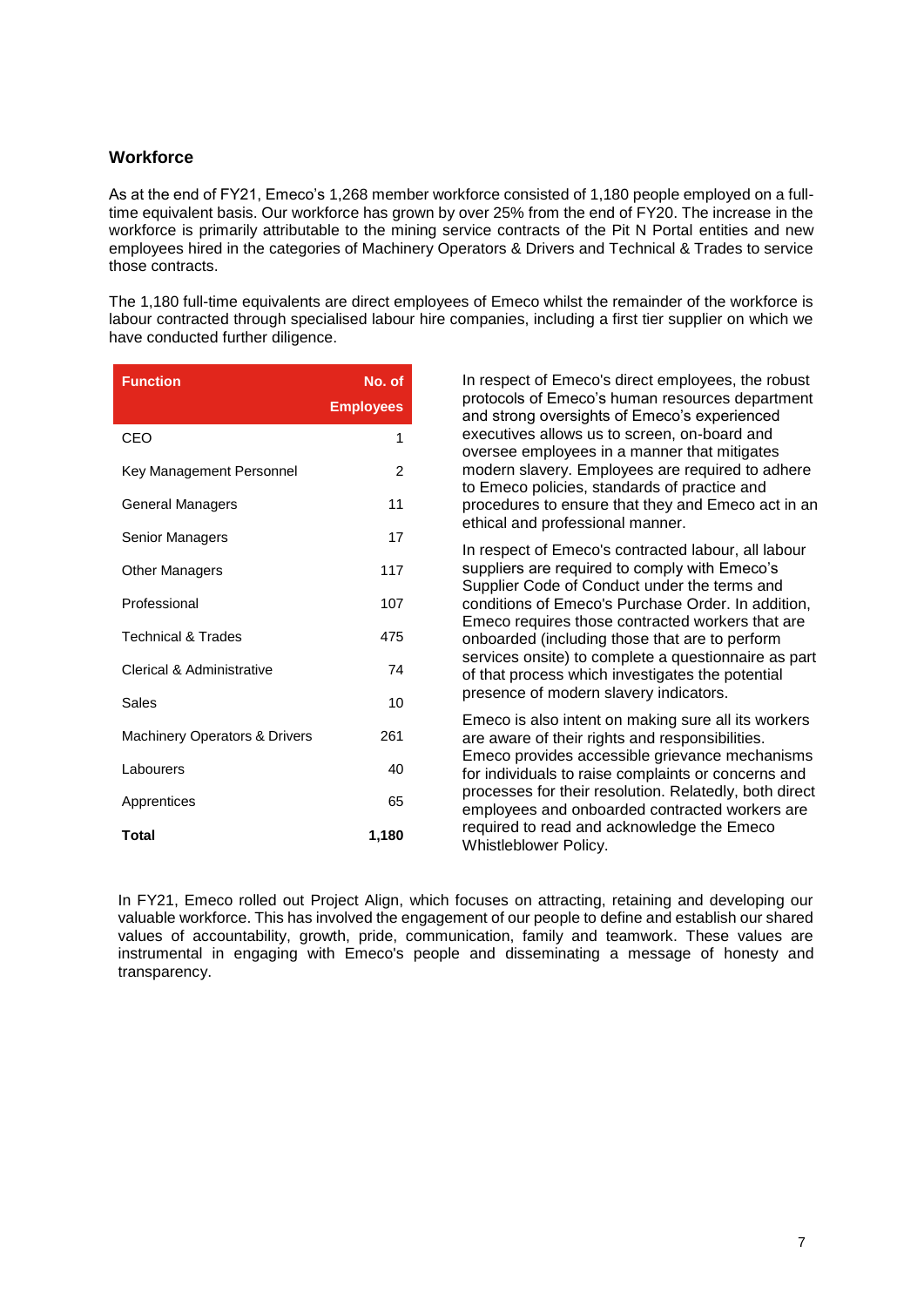## <span id="page-8-0"></span>**4 Mapping of supply chain and assessment and identification of modern slavery risk**

Emeco, in conjunction with FairSupply Analytics (**FairSupply**), undertook a revised in-depth analysis of Emeco's supply chain for a second consecutive year. To maintain the same parameters and facilitate comparative analysis against the baselines established in FY20, Emeco again went beyond first tier suppliers and reviewed the probable risk of modern slavery occurring in Emeco's comprehensive supply chain. We use the term 'comprehensive supply chain' to capture the notion of assessing modern slavery risk holistically, starting from Emeco's relationship with suppliers directly through to the tenth tier which usually encompasses the source of their raw inputs.

FY21 coincided with the integration of the Pit N Portal entities into Emeco and thus the first-tier suppliers subject to our analysis increased from 154 suppliers to 257.

As a first step in the process, Emeco categorised first tier suppliers by industry and country to enable further diligence. The vast majority of Emeco's spend was with suppliers in Australia and, to a lesser extent, the USA with only two suppliers. Resultantly, Emeco's first tier suppliers presented low geographic risk of probable modern slavery occurring in their operations due to the fact they are primarily located in Australia and USA, countries with strong regulatory frameworks reducing the risk of modern slavery.

With further refinements of Emeco's categorised data and utilising the proprietary algorithm and dataanalysis system provided by FairSupply, Emeco mapped the top 90% (based on spend) of Emeco's comprehensive supply chain on an industry and geographic basis. Emeco used the same parameters to facilitate a comparative analysis against the baseline established in FY20. While the percentage (based on spend) remained the same, the number of first-tier suppliers and the total spend with such suppliers increased from FY20 to FY21 as cash paid to suppliers increased by 19% from FY20 to FY21.

The proprietary process utilised by FairSupply examined Emeco's spend data and mapped our comprehensive supply chain based on global supply chain data from a balanced, global, multi-regional, input-output table which links supply chain data from 190 countries and in relation to 15,909 industry sectors. An estimate of the total number of probable slaves in Emeco's comprehensive supply chain based on the amount spent in each industry was generated. As part of this assessment, a ranking of the suppliers that have the greatest probable risk of modern slavery in their comprehensive supply chain was also generated.

Whilst nearly all the suppliers showed a low to average risk of modern slavery on an industry and geographic basis, Emeco recognises that this assessment at the industry category level may not reveal whether the modern slavery risk profile of a specific product or service in an industry category is materially different from other products and services within the same industry category. Accordingly, Emeco undertook a further, focused analysis of five products or services identified in the comprehensive supply chain mapping and assessment which may carry a potentially elevated modern slavery risk. This further analysis focused on:

- three products in the form of equipment parts linked to four of our key suppliers; and
- two products/services in the form of information technology equipment and property services linked to a particular supplier.

This further analysis showed that the above average level of risk of modern slavery attributable to each analysed product or service appeared in the lower tiers of the impacted supplier's supply chain. The analysis indicated that the level of risk directly linked to Emeco's spend with these suppliers is very low. In addition, the analysis of these suppliers yielded positive results in terms of their actions taken to mitigate modern slavery risk with each entity or their parent entity providing modern slavery statements under the Act or an equivalent legislative framework provided by other jurisdictions in the USA and the UK. The suppliers have also implemented various governance documents and undertook due diligence in respect of their suppliers to directly address modern slavery risk within their supply chains.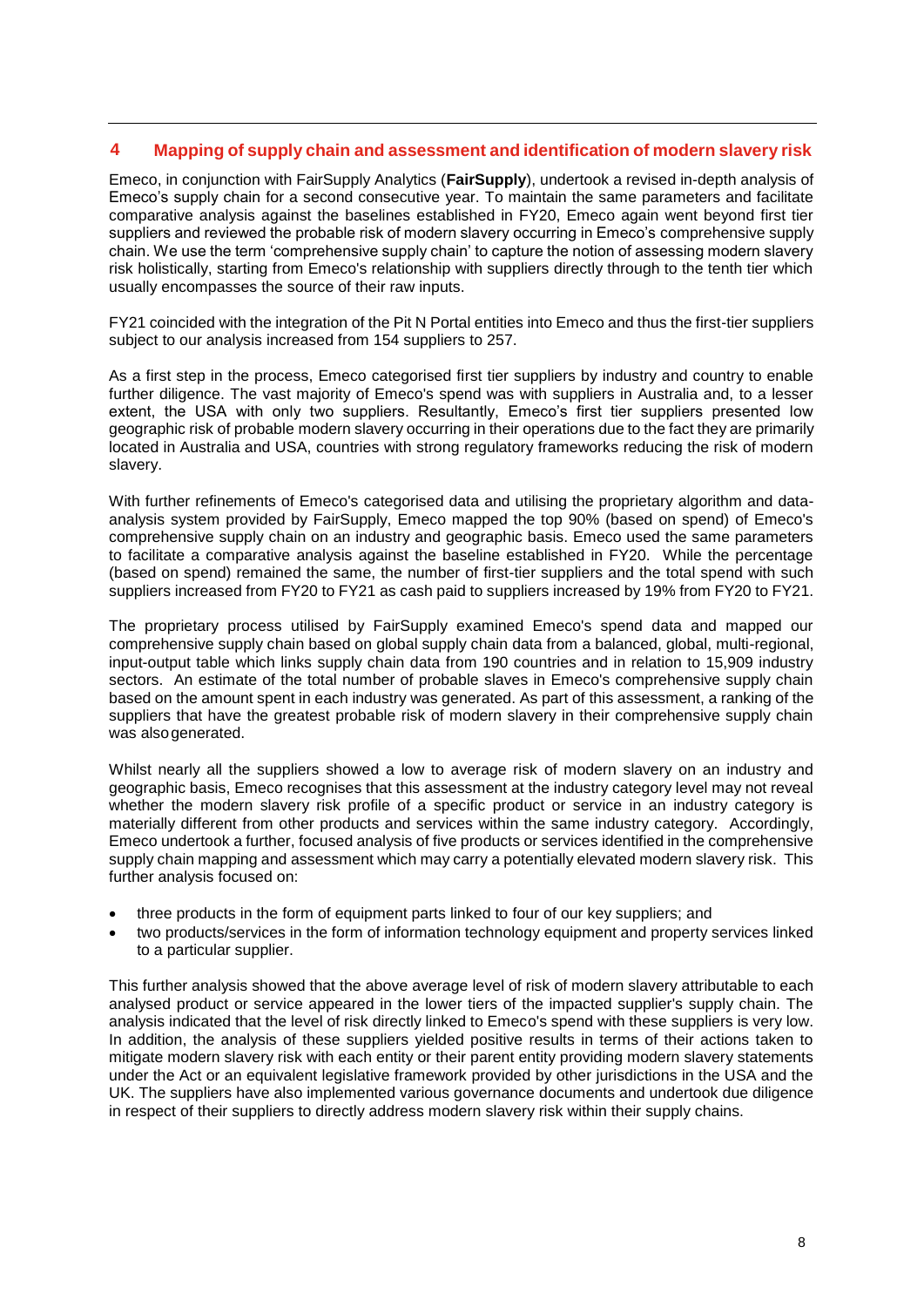The revised risk assessment and the further focused analysis on the five products/services within Emeco's supply chain did not reveal a heightened risk or instance of modern slavery. It was determined that no further remediation or action in respect of our suppliers was required at this time.

Our analysis of our revised risk assessment involved a comparative analysis with the results from our initial assessment report from FY20. A comparative analysis of several key metrics derived from our assessments allows for a measurable result of our efforts to mitigate the risk of modern slavery within our supply chain. Despite the fact that Emeco was of a low modern slavery risk in FY20, we endeavoured to improve any semblance of modern slavery within our supply chains. An analysis by FairSupply of our top 100 suppliers in terms of dollars spent and then weighting the number of probable slaves assessed by FairSupply as tied to every million dollars spent with those suppliers, our results indicate a significant improvement in the modern slavery risk profile of our comprehensive supply chain with a 32% reduction in the theorised number of cumulative probable slaves existing across the comprehensive supply chain.

In terms of probable slaves tied to our direct spending, a 33% reduction in the number of probable slaves tied to our spending with direct suppliers occurred from FY20 to FY21.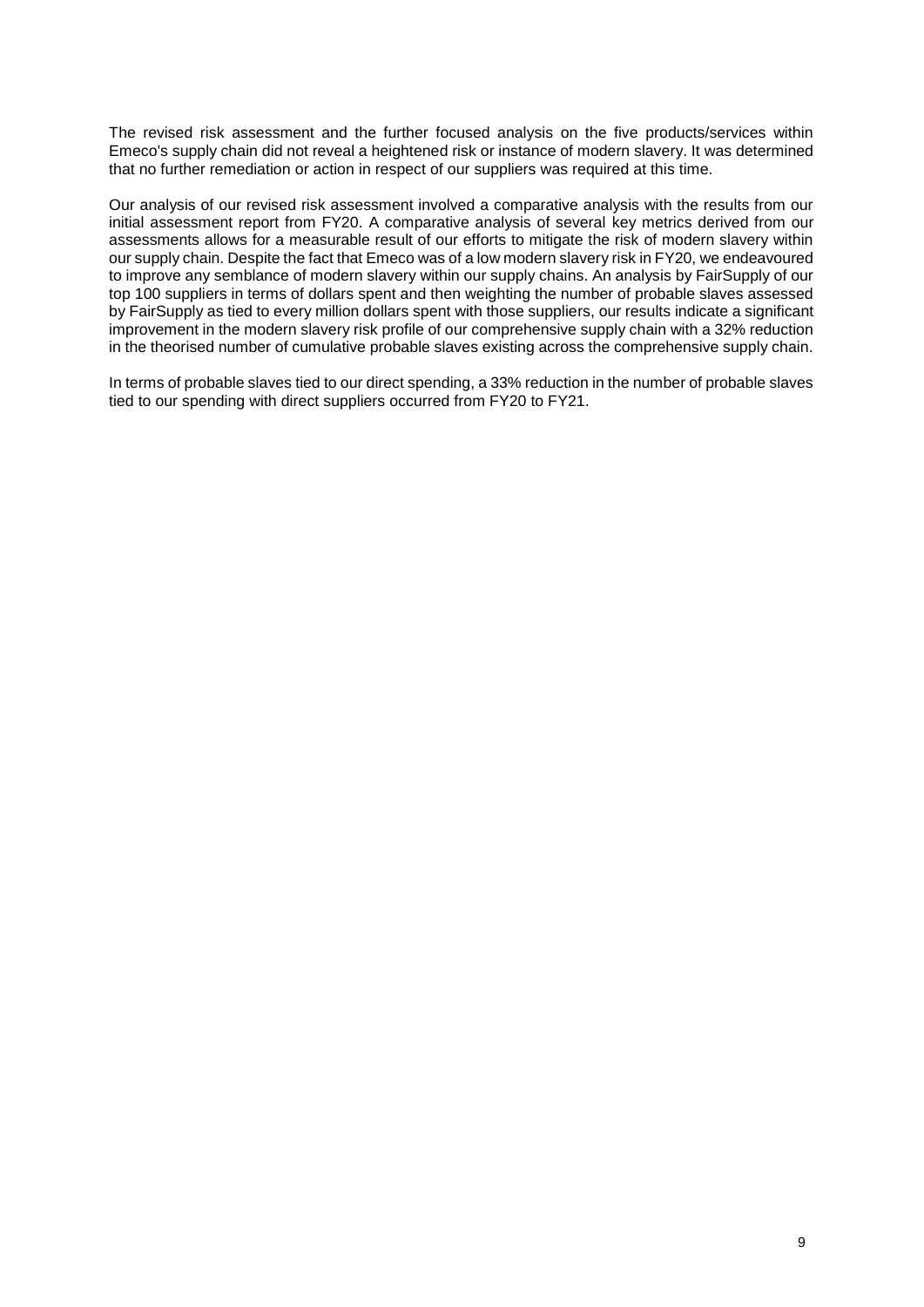## **5 Actions taken to mitigate modern slavery risk**

## **Policies and protocols**

Emeco's approach towards modern slavery relies on strong corporate governance and management oversight in the form of a number of policies and protocols. The corporate entities within the Emeco group are all wholly-owned by Emeco either directly or indirectly and Emeco has undertaken the process to embed our modern slavery governance framework and the constituent policies and procedures discussed below across the group to ensure uniformity.

FY21 is the first full reporting year in which the Pit N Portal entities were included in Emeco's consolidated group. Emeco undertook efforts in FY21 to ensure our policies, procedures and values were communicated and embraced by the workforce of these newly acquired and integrated entities to create a holistic and cohesive approach across the group to modern slavery.

## **Operations**

#### *Human Rights Policy*

Our Human Rights Policy sets out high standards of corporate and individual behaviour to direct the way Emeco conducts business. The Policy outlines our commitment to internationally recognised human rights laws and standards and sets the foundation of Emeco's approach to the minimisation of modern slavery in our operations and supply chains. This Policy is scheduled to be reviewed in FY22 for any necessary amendments.

#### *Whistleblower Policy*

Emeco continues to uphold our robust mechanisms for the reporting of conduct that goes against Emeco's values and standards.

Our Whistleblower Policy provides a system by which our people are able to report conduct in a free, anonymous manner and provides them with protections from detrimental acts or omissions including victimisation and retaliatory conduct. Emeco undertook a review of our Whistleblower Policy at the end of FY21.

Emeco noted that no reports of modern slavery had been reported in FY21 through any reporting mechanism provided to our staff.

#### **Supply chain**

Emeco remains committed to mitigating modern slavery within our supply chain and applying the high standards in our Supplier Code of Conduct and our Purchase Order Terms and Conditions to all our supplier relationships.

#### *Supplier Code of Conduct*

Emeco's Supplier Code of Conduct requires compliance with all relevant modern slavery laws. It requires suppliers to uphold the fundamental rights of workers and treat them with dignity and respect, specifically by ensuring that work is freely chosen and not forced, bonded or compulsory labour. Any supplier engaging with Emeco must agree to identify and address any risk or instances of modern slavery and take steps to limit practices and risks of modern slavery in their operations.

#### *Purchase Order Terms and Conditions*

Emeco's Purchase Order Terms and Conditions requires suppliers to undertake numerous actions to mitigate the risk of modern slavery including:

- implementing an appropriate system of due diligence, audit and training for all subcontractors;
- agreeing to audits from Emeco to assess their compliance;
- maintaining records to trace their respective supply chains in connection with their relationship with Emeco; and
- notifying Emeco as soon as it becomes aware of any actual or suspected modern slavery in its operations and supply chains.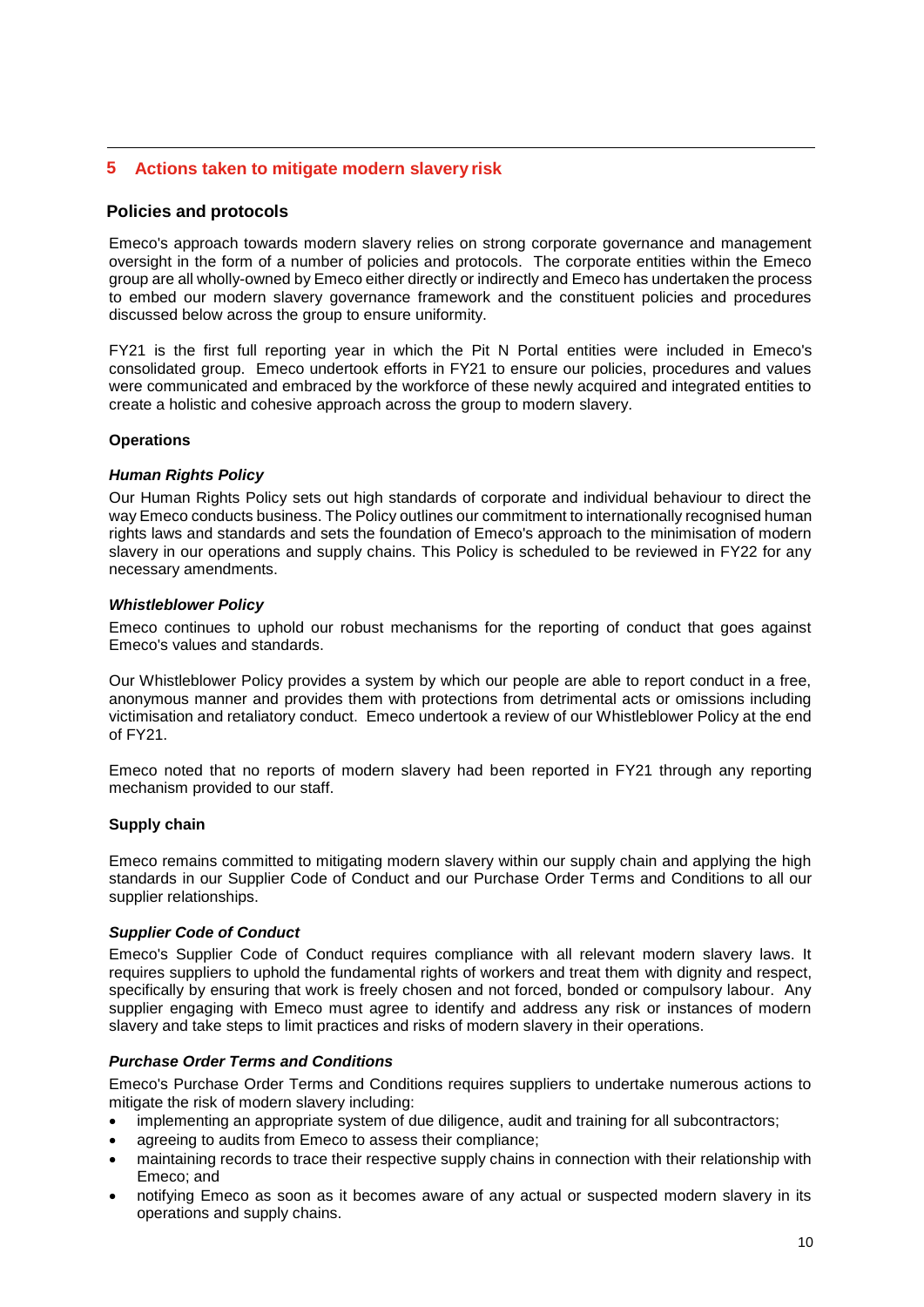#### *RAPID Questionnaire*

In FY21, Emeco successfully introduced our revised RAPID Questionnaire for the supplier on-boarding process and has required all new suppliers to complete the questionnaire.

The RAPID Questionnaire is an integral tool to help Emeco identify suppliers where additional assistance or monitoring of modern slavery indicators is required. While the responses to the Questionnaire did not indicate any actual instances of modern slavery, it provides the basis for Emeco to conduct ongoing due diligence and engage in dialogue with suppliers, both current and prospective, to further implement a more holistic and collaborative approach to modern slavery risk.

The RAPID Questionnaire responses provide Emeco with the ability to identify modern slavery risk within the prospective suppliers' operations and supply chains. Based on certain responses, prospective suppliers can be flagged for further due diligence to investigate any indicators of modern slavery risk. This process allows Emeco to prevent the engagement of any suppliers that would be subject to an elevated level of modern slavery risk or alternatively allow for Emeco to collaborate with entities to improve their modern slavery processes in order for Emeco to contract with them as a supplier.

#### **Case study – RAPID Questionnaire**

- Following the update to the Purchase Order Terms and Conditions and the adoption of the Supplier Code of Conduct, Emeco revised its supplier on-boarding process in FY21 to ensure that Suppliers:
	- o are made aware of and required to confirm acceptance of the Supplier Code of Conduct; and
	- o complete a revised RAPID Questionnaire, allowing Emeco to obtain greater detail on a prospective supplier's labour practices and modern slavery risk profile as part of the supplier onboarding process.
- Emeco revised the RAPID Questionnaire with the help of specialists and also worked with these specialists to develop a protocol as to further actions to be taken upon certain responses to the questionnaire.
- Emeco rolled out the newly revised RAPID Questionnaire in FY21, requiring all new suppliers to complete the questionnaire.
- 24 suppliers completed the RAPID Questionnaire in FY21. Among the prospective suppliers screened via the questionnaire, no instances or strong indicators of modern slavery practices were discovered.
- 25% of prospective suppliers had already published their own modern slavery statements.
- The RAPID Questionnaire is a strong complement to the analytic technology and specialists used by Emeco for ongoing due diligence of our suppliers.
- The RAPID Questionnaire is a valuable tool to:
	- o identify practices of a prospective supplier which merit further diligence, monitoring or support; and
	- o foster collaboration with suppliers to address those risks.

#### **Education**

In FY21, Emeco continued to roll out modern slavery training for key individuals within Emeco. Human resources, recruitment, payroll, legal, office administration and analysts were identified as key teams to equip and empower them to adequately identify and report indicators of modern slavery risk within Emeco.

Utilising the online training modules prepared with the assistance of Fair Supply, Emeco rolled out internal training to key members of these teams and were able to provide them with the knowledge to help mitigate modern slavery risk in our operations and supply chains. As part of our training strategy, Emeco required employees who had completed training to submit a written response to a quiz to ensure engagement with the training materials.

These modules will be provided on an ongoing basis to allow for education of later hired employees to ensure continued and improved compliance with Emeco's policies and protocols.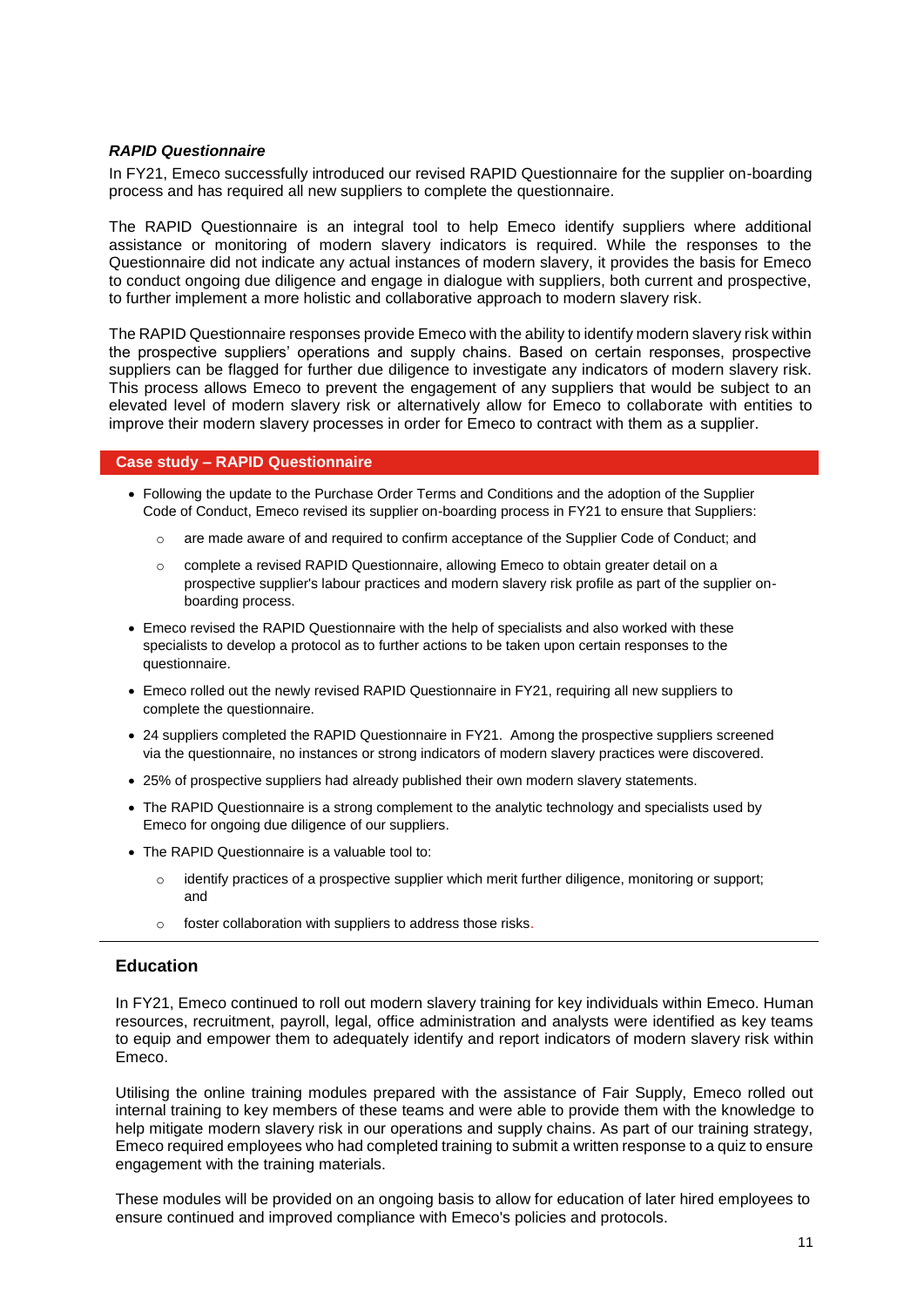Additionally, employees who had previously completed training in FY20 received communications in FY21, which refreshed that training and updated them on Emeco's FY20 Modern Slavery Statement and the results of our supply chain mapping exercise. By undertaking these exercises, Emeco was able to ensure that employees are aware of Emeco's evolving actions to mitigate modern slavery and foster collaboration amongst employees to further our modern slavery strategy.

## **The efficiency of our actions**

A crucial element of our modern slavery strategy was the measuring of the efficacy of our actions. Due to the difficulty of definitively measuring the effectiveness of Emeco's actions in combating modern slavery risk, Emeco, with the assistance of industry experts and technology providers, has identified key metrics to which we are able to quantify the level of modern slavery risk within our supply chain.

For a second consecutive year, Emeco has identified a low level of modern slavery risk existing in our comprehensive supply chain. The results of our analysis indicates the positive results of our mitigation actions as we have reduced our modern slavery risk from our initial analysis from FY20 despite increasing our spending with suppliers and the on-board of new direct suppliers.

A comparative analysis between FY20 and FY21 of such metrics has yielded positive results. Emeco has effectively reduced our exposure of modern slavery in our supply chain with our top 100 suppliers from last year. In addition, the theoretical number of probable slaves linked to our direct spend with suppliers has also reduced significantly from FY20.

The top 10 direct suppliers represent 57.39% (FY20) and 54.82% (FY21) of our total spend. With support from technology providers FairSupply, it was concluded that the cumulative number of probable slaves per million spent with each of these suppliers was 0.318 and 0.167 respectively.

This indicates a dramatic decrease in the number of probable slaves associated with suppliers receiving the majority of our spend, with a 47% decrease in the number from FY20 to FY21.



This is a positive indicator of the success of our efforts and Emeco will continue to conduct such analysis to ensure our ongoing commitment to mitigating modern slavery within our operations and our supply chains.

## **Collaboration**

Emeco acknowledges that a unified approach by the entire corporate group towards the risk of modern slavery in Emeco operations and supply chain is essential. Regular consultation with management, suppliers, employees, advisors, consultants and the Board are integral in ensuring that modern slavery is minimised.

Project Align was initiated in FY21 and it encourages teamwork, communication and collaboration for Emeco and was a major factor in facilitating the consultative process across Emeco's entities to create a cohesive approach to risks in the business, including modern slavery.

This Modern Slavery Statement is the culmination of our collaborative effort, during the most recently completed reporting year, with our entities to manage and mitigate modern slavery.